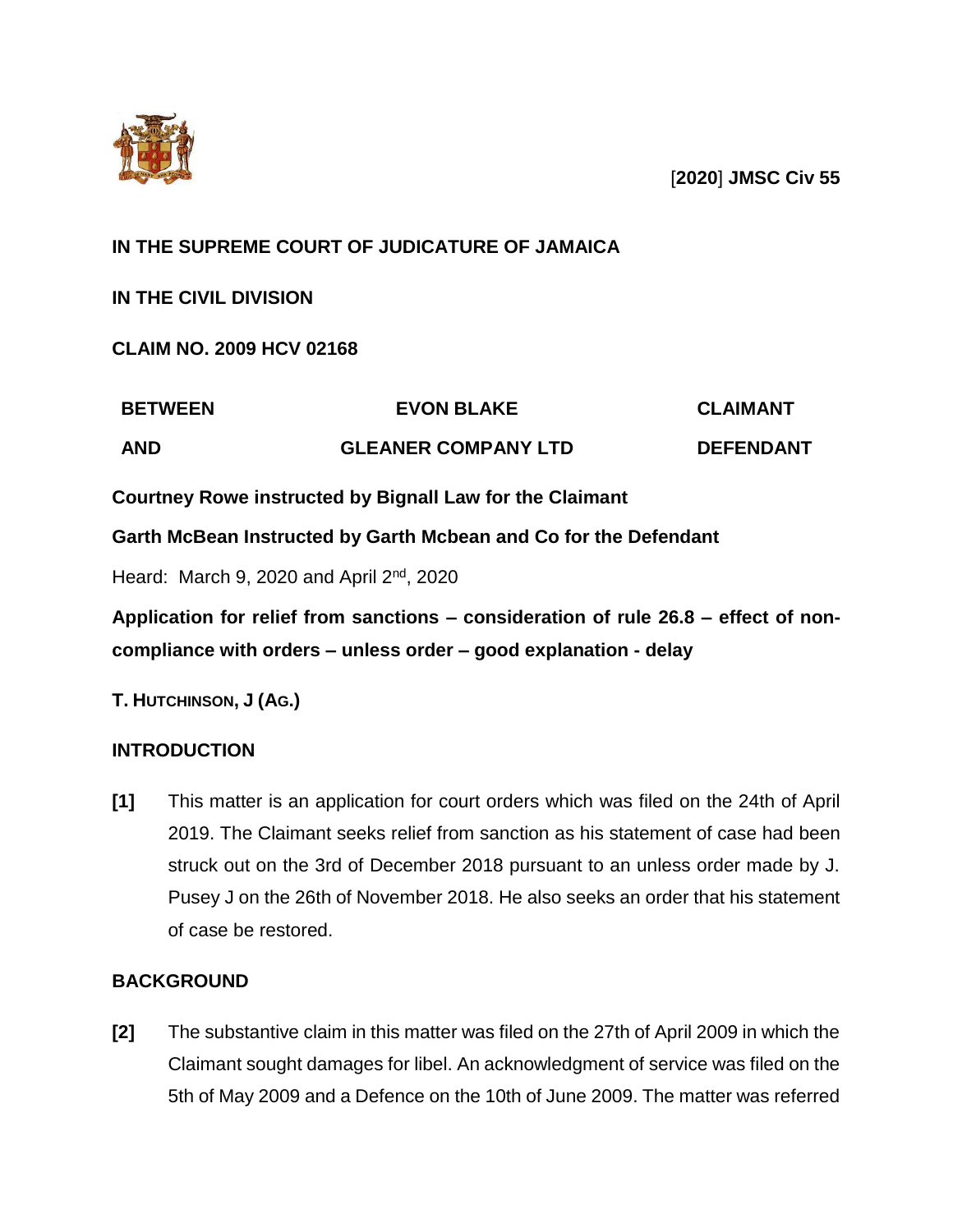to mediation and mediation was eventually held on the 27th of August 2015. An amended Particulars of Claim was filed on the 23rd of September 2015.and an Amended Defence on the 1st of February 2016.

- **[3]** On the 14th of December 2016, a Case Management Conference was held and the usual orders were made. The matter was also scheduled for trial on the 6th to 10th of May 2019 and the Pre-Trial Review was fixed for the 26th of November 2018. Pursuant to Item 1 of the orders made at the Case management conference an Amended Particulars of Claim was filed and served within time on the 20th of December 2016. No other items on that order were complied with by the Claimant/Applicant and on the 26th of November 2018 an extension was granted for the outstanding orders to be complied with by the 4th of December 2018 failing which his statement of case would stand struck out.
- **[4]** Between the 27th of November and 3rd of December 2018 a number of documents were filed by the Claimant but a witness summary of the Claimant's account was not filed until the 4th of December 2019. On the 4th of April 2019, the date set for the re-scheduled Pre-Trial Review, it was noted that with the filing of the Witness Summary out of time the unless order had taken effect.

### **APPLICANT'S SUBMISSIONS**

- **[5]** In submissions made in support of this application the Court was urged by Mr Rowe not to punish the Applicant for the failure of Counsel and to grant the relief from sanction. In his submissions, he referred to and relied on the affidavit of Mr Paul Edwards who had appeared at the Pre-Trial Review for the Claimant having taken over conduct of the matter from Counsel who had left the firm.
- **[6]** Mr Rowe submitted that the application had been made as soon as Counsel for the Claimant had become aware of the unless order, a mere 20 days after the  $4<sup>th</sup>$ of April 2019, the date on which Mr Edwards indicated he became aware of the situation. The Court was asked to find that the failing was not intentional and that a good explanation had been offered as the situation was an unfortunate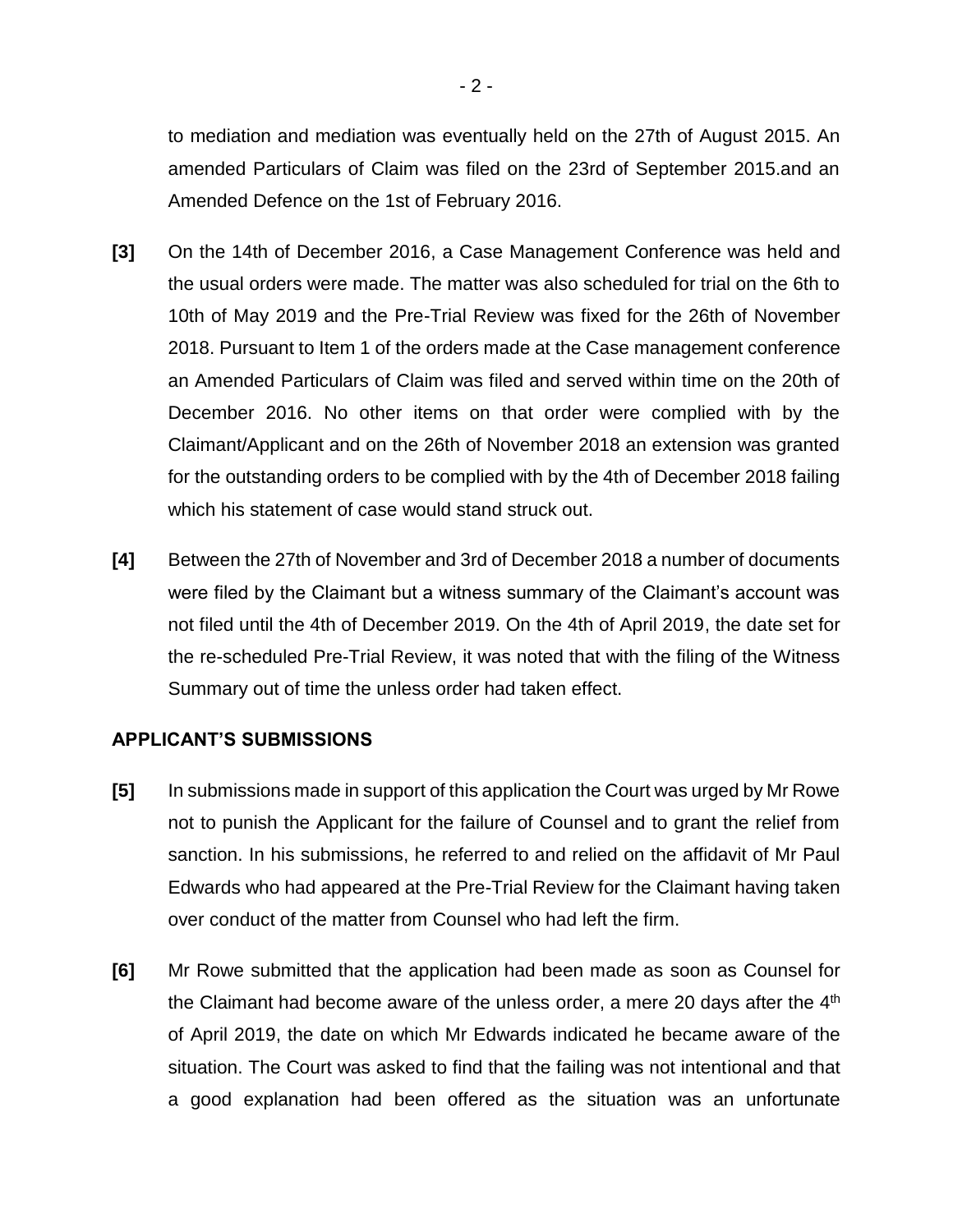administrative oversight, previous Counsel having failed to bring the unless order to the attention of the other attorneys in the Chambers.

- **[7]** It was also submitted that the offending document was only one day late and this was as a result of the bearer overlooking same on the 3<sup>rd</sup> of December 2018 when other documents were taken to be filed. Mr Rowe also pointed out that this failure was promptly addressed the following morning.
- **[8]** He also submitted that the parties had largely complied with the orders previously made and the Court would have a proper basis on which to grant relief. In support of his submissions, Mr Rowe has referred the Court to the dicta of Brooks JA in *H.B. Ramsay and Associates Ltd v Jamaica Redevelopment Foundation Inc etal [2013] JMCA Civ 1* with specific reference to the Learned Judge's remarks at paragraph 10 of the judgment where It was noted by His Lordship that a determination as to whether or not something was done promptly would depend on the circumstances of the case.
- **[9]** Counsel also referred to the decision of *Wayne Andrew Lattibeaudiere v Flames Production Inc and Patrick Anthony Barrett [2014] JMSC Civ 225* and sought to distinguish same from the current matter. He argued that in that case the Application had been filed almost 8 years after the sanction had taken effect and this was a factor which in the Court's view was a sufficient basis on its own to deny the relief sought.

### **RESPONDENT'S SUBMISSIONS**

**[10]** In advancing his submissions Mr McBean referred to Rules 42.2 and 29.6(5) which he submits would also have to be considered in addition to Rule 26.8(1) to (3). In addition to the relevant rules Counsel also made reference to a number of decided cases on the point namely, *Corey Jackson v Annmarie Phillps etal 2009HCV3759, Joseph Nelson v David Roberts etal 2009HCV05253, Wayne Andrew Lattibeaudiere v Flames Production Inc etal [2014] JMSC Civ 225 and JPS v Charles Vernon Franklin etal* S.C.C.A. 126/2015.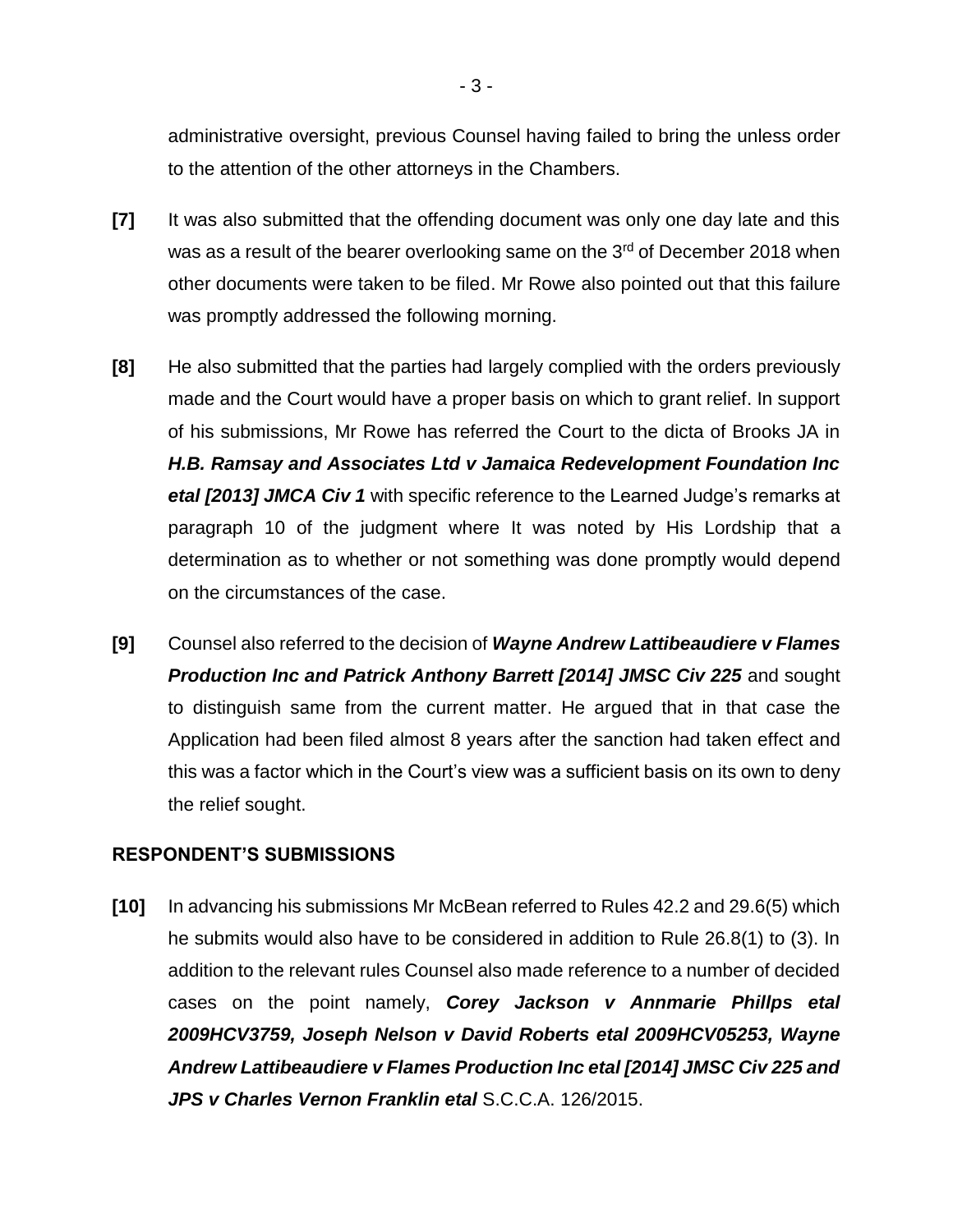- **[11]** It was pointed out by Mr. McBean that the period of delay for the purposes of this application is not one day but in fact more than 4 months as time would be calculated from the date on which the sanction took effect. He relied on the dicta of the Court in *Joseph Nelson* in which a 3-month delay in applying for relief was not viewed as acting promptly as support for his position.
- **[12]** In relation to 26.8(2)(ii) and (iii) Mr McBean submitted that the Court ought to attribute little weight if any to the explanation that the failure had been brought about by the departure of Mr. Ricketts from the firm and his failure to advise others of this unless order. He submitted that the Court should be cautious in its approach to this explanation especially in circumstances where there was no affidavit from Mr. Ricketts to this effect. Counsel also submitted that in spite of the departure of Mr. Ricketts this was a firm which had a duty to ensure that the file was properly being managed and/or conducted on behalf of the Claimant.
- **[13]** He submitted that this was certainly an example of inexcusable oversight or administrative inefficiency, circumstances which the case law has made clear does not qualify as a good explanation for the purpose of this application.
- **[14]** It was also submitted that in relation to Rule 26.8(2)(iii) this was not a party who had generally complied with all other others and directions. In support of this Mr McBean made reference to the affidavit of Stacey Ann Steele where it was noted by her at paragraph 7 that there had been a history of delay by the Clamant in this matter. It was noted that having brought the Claim for 21/2 years the Claimant did nothing towards advancing same. On the 6th of May 2012 Counsel for the Defendant wrote to Counsel for the Claimant to indicate that the matter had been referred for mediation in September 2009 and to enquire as to the situation in that regard.
- **[15]** It was also pointed out by Ms. Steele that the history of delay has caused prejudice to the Defendant given the likely difference in the award of damages, interests and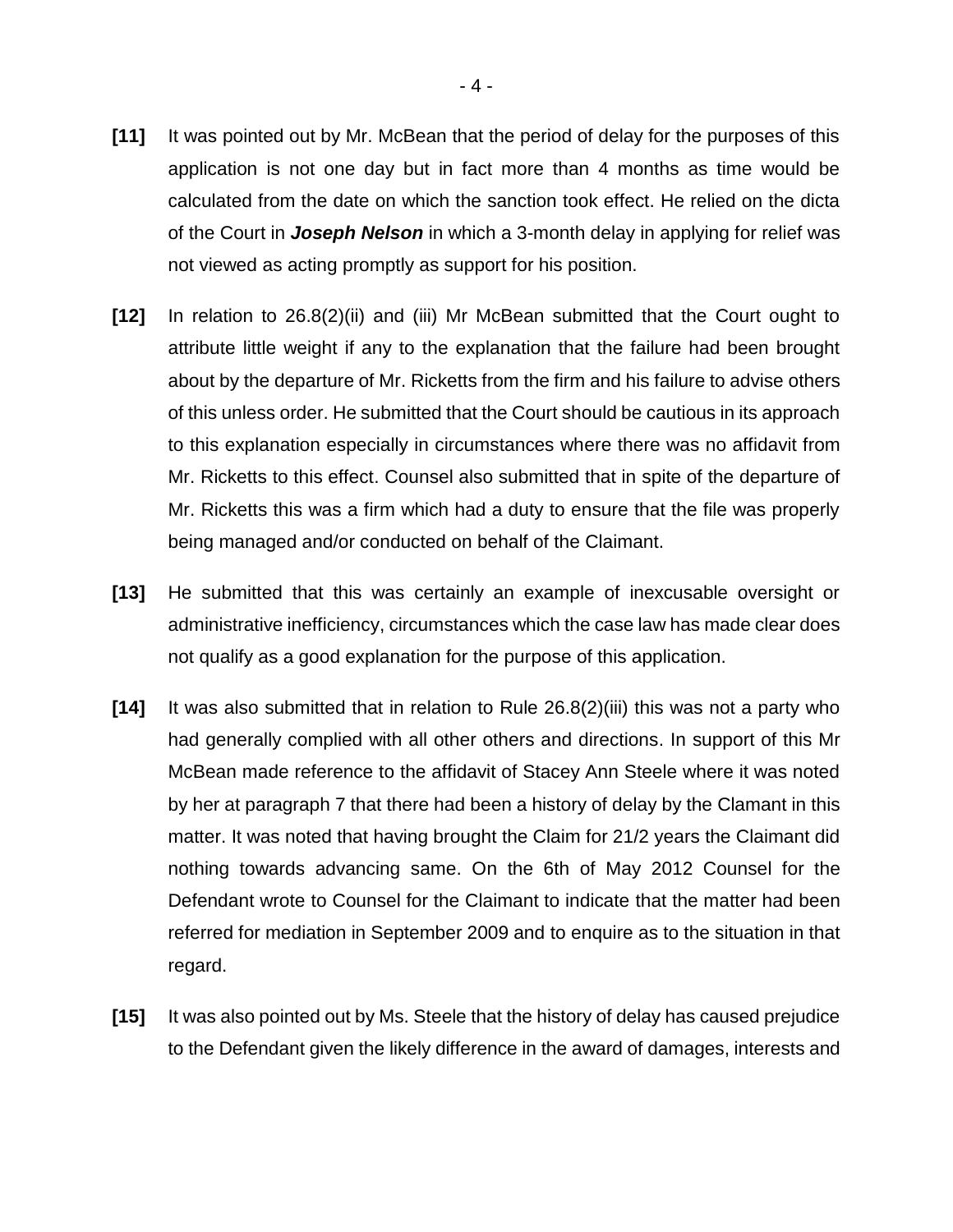costs if the Claimant were successful added to which was the fact that the next trial date is now 4 to 5 years away.

**[16]** It was also pointed out that the witness statement is yet to be filed, demonstrating what Mr McBean describes as apathy and a general lack of interest on the part of the Claimant. It is in these circumstances Counsel submitted that the Application ought not to be granted as it has failed to meet the required hurdles at 26.8(1) and (2), he submitted that even if the Court were to find that 26.8(1) and (2) had been met on a close examination of 26.8(3) the Claimant still falls short of meeting the standard for success.

#### **DISCUSSION/ANALYSIS**

#### **Effect of Unless Order**

**[17]** *In Elenard Reid etal v Nancy Pinard etal C.L. 2002/R032 delivered 27th*  **February** 2009 in speaking to the effect of an unless order Sykes J (as he then was) observed as follows:

> *'unless orders are treated quite differently from other orders. It indicates that time is running out for the erring litigant and he really needs to do what is required of him by this order.'*

**[18]** Similar sentiments were echoed in the dicta of Ward L.J. in the UK decision *Hytec Information Systems v Coventry City Council* [1997] 1 WLR 1666 *where he stated as follows:*

> *'An unless order is an order of last resort. It is not made unless there is a history of failure to comply with other orders. It is the party's last chance to put his case in order.'*

**[19]** In examining the consequences of the failure of the erring party to meet this order, his Lordship continued as follows:

> *'Because that was his last chance, a failure to comply will ordinarily result in the sanction being imposed. This sanction is a necessary forensic weapon which the broader interests of the administration of justice require*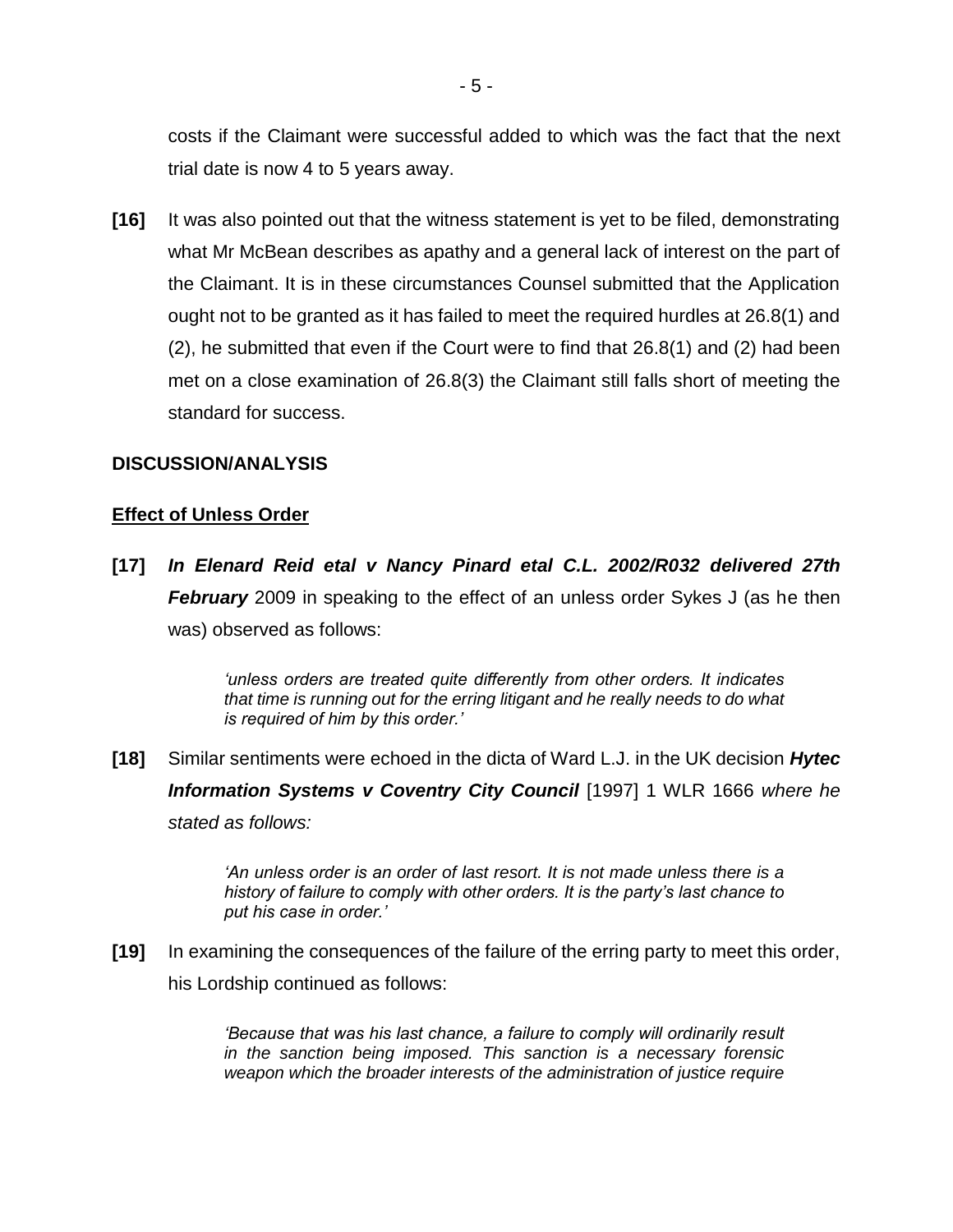*to be deployed unless the most compelling reason is advanced to exempt his failure.'*

- **[20]** The framework against which the submissions of Counsel for the Claimant fall to be considered is outlined at Rule 26.8 of the CPR as well as in the principles referred to above. Rule 26.8 provides as follows;
	- *(1) An application for relief from any sanction imposed for a failure to comply with any rule, order or direction must be (a) made promptly; and (b) supported by evidence on affidavit*
	- *(2) The court may grant relief only if it is satisfied that (a) the failure to comply was not intentional; (b) there is a good explanation for the failure; and (c) the party in default has generally complied with all other relevant rules, practice directions orders and directions.*
	- *(3) In considering whether to grant relief, the court must have regard to (a) the interests of the administration of justice; (b) whether the failure to comply was due to the party or that party's attorney-at-law; (c) whether the failure to comply has been or can be remedied within a reasonable*  time; (d) whether the trial date or any likely trial date can still be met if *relief is granted; and (e) the effect which the granting of relief or not would have on each party.*
	- *(4) The court may not order the respondent to pay the applicant's costs in relation to any application for relief unless exceptional circumstances are shown. [emphasis supplied]*
- **[21]** The Court of Appeal decision of *HB Ramsay & Associates Ltd etal v Jamaica Redevelopment Foundation Inc etal [2013] JMCA Civ 1* is authority for the position that all the requirements of Rule 26.8 (1) and (2) must be satisfied before the Court's discretion can be exercised on an Applicant's behalf. In order to arrive at a decision on this application the Court must consider whether these requirements have been met by the Applicant herein.

### **Was the application made promptly – Rule 26.8 (1)**

1. In considering this question, I have taken note of the submission of Mr. Rowe that this application was filed twenty days after newly assigned Counsel had become aware of the unless order. I have also noted that only one document was filed outside of the mandated period and that the date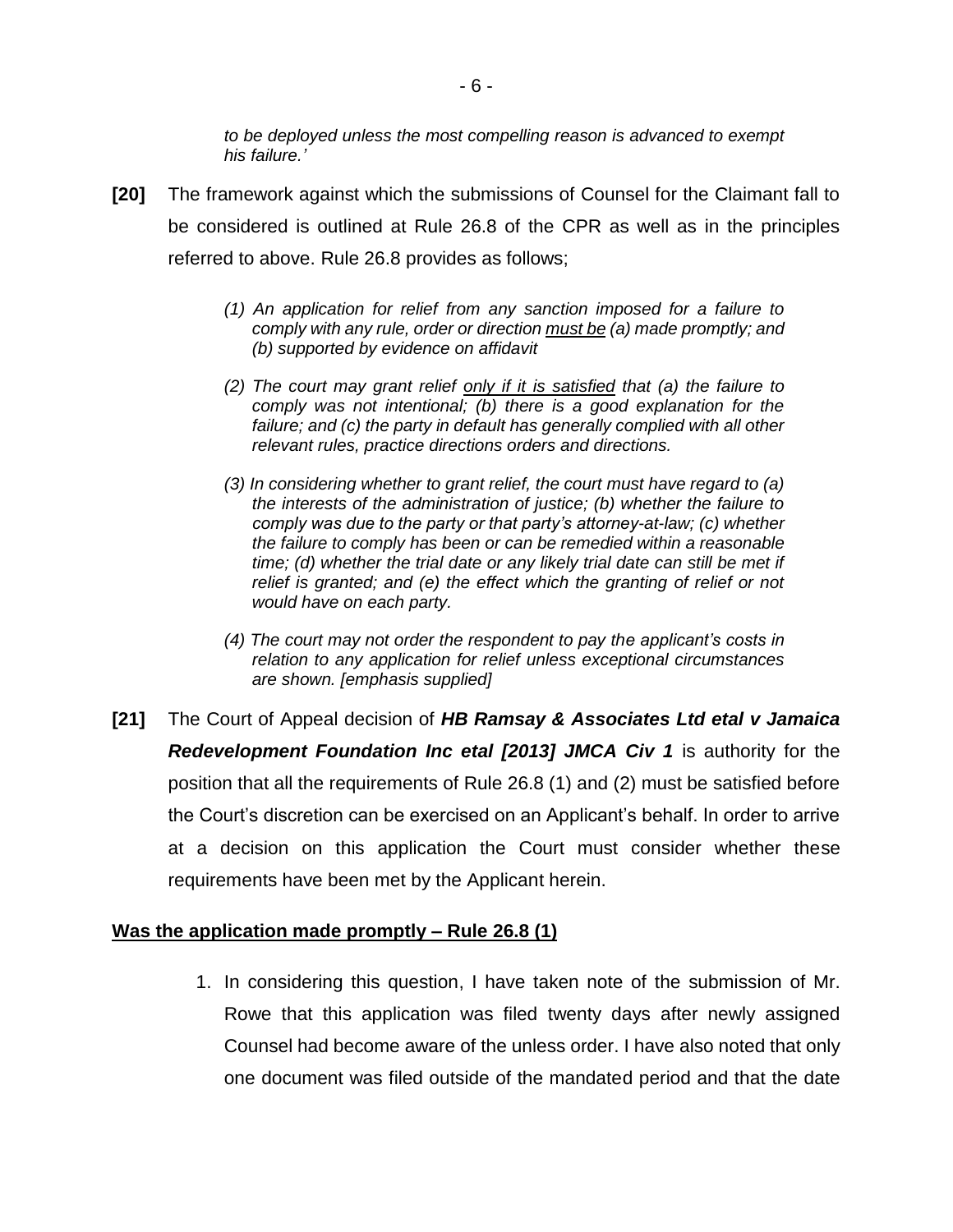stamp reveals it was filed early the following morning. Careful consideration was also given to the dicta of Brooks JA at paragraph 10 of *H.B Ramsay,* which has been referred to above, as well as the discourse on this issue in the authorities cited by Mr. McBean.

2. The current application for relief from sanctions was filed four months and twenty days after the unless order took effect and two days shy of five months after the order was made in the presence of the Claimant's Attorney. The order having been made in the presence of Counsel for the Claimant its effect was as noted by Brooks JA in *H.B. Ramsay* where he stated;

> '*the party affected is given notice of the requirement and the penalty for non-compliance. The deadline for compliance should therefore be uppermost in his mind.'*

- 3. In the instant case, the Claimant had already failed to comply with the case management orders made two years earlier. As such, the need to comply with the extended time should have been a priority for him and the failure to meet these dates should have been immediately obvious and resulted in a prompt application for relief to the Court.
- 4. While it may be true that Counsel who had previously had conduct of the matter had departed from the firm in December 2018, upon his departure it ought to have been a priority for his files to immediately be re-assigned and internally reviewed. It is evident that this process did not take place until April 2019 or thereabouts as a result of a 'gap' as it has been described by Mr. Rowe. In light of the ongoing duty to monitor matters to ensure that timelines are being complied with it, is clear that Counsel for the Claimant was dilatory in making this application. The fact that the offending document was filed the day after the sanction took effect is a purely mitigating factor it does not correct the fact that the application for relief from sanctions was not made promptly.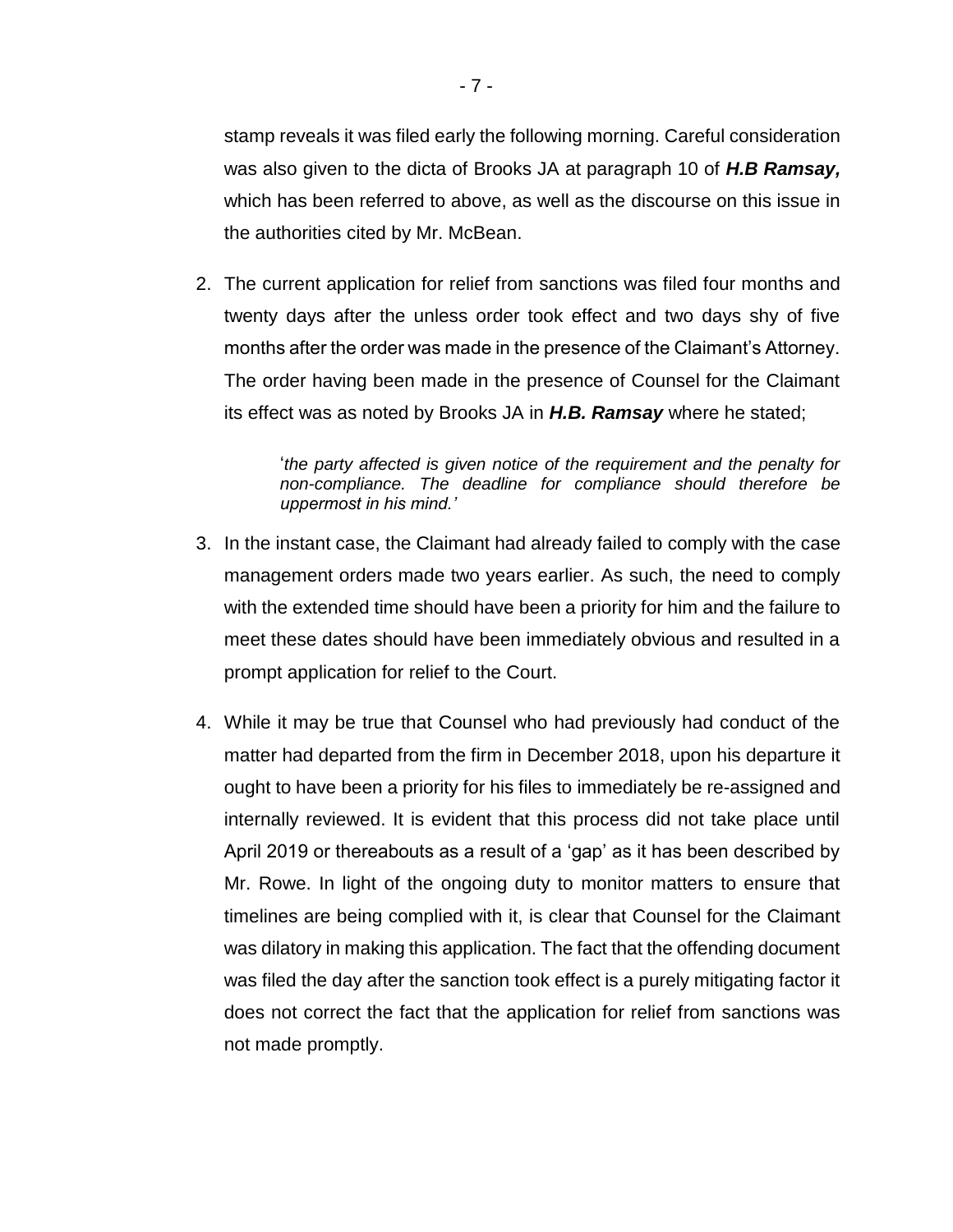- 5. It was submitted by Mr. Rowe that the failure to comply with the scheduled date was not intentional as the missteps had been due to the error of the bearer as well as the failing of previous Counsel.
- 6. In examining this submission, the Court would have been assisted by the presence of affidavits from both the bearer and Counsel who had previously had conduct. Neither however has been provided. In spite of the absence of same I am prepared to accept the indication by Mr. Edwards that the failure to comply was not intentional.

## **Is there a good explanation for the failure?**

7. In respect of this requirement, as to what constitutes a good explanation, useful guidance is provided at paragraphs 22 and 23 of the dicta of Brooks JA in *H.B. Ramsay* where he stated as follows;

*[22] Where there is no good explanation for the default, the application for relief from sanctions must fail. Rule 26.8(2) stipulates that it is a precondition for granting relief, that the applicant must satisfy all three elements of the paragraph. The Privy Council, in The Attorney General v Universal Projects Ltd [2011] UKPC 37, in considering a similarly worded rule, used in the Civil Procedure Rules of Trinidad and Tobago, held that the absence of a "good explanation" within the meaning of the rule, was fatal to the application. Their Lordships, in that context, said at paragraph 18 of their opinion:* 

*"The Board has reached the clear conclusion that there is no proper basis for challenging the decision of the courts below that there was no "good explanation" within the meaning of [the rule equivalent to rule 26.8(2)(b) of the CPR] for the failure to serve a defence by 13 March. That is fatal to the Defendant's case in relation to [the rule equivalent to rule 26.8 of the CPR] and it is not necessary to consider the challenge to the other grounds on which the Defendant's appeal was dismissed by the Court of Appeal." (Emphasis supplied)* 

*[23] At paragraph 23 of their opinion, their Lordships addressed the issue of oversight where it is used as an explanation. They said:* 

*"To describe a good explanation as one which "properly" explains how the breach came about simply begs the question of what is a "proper"*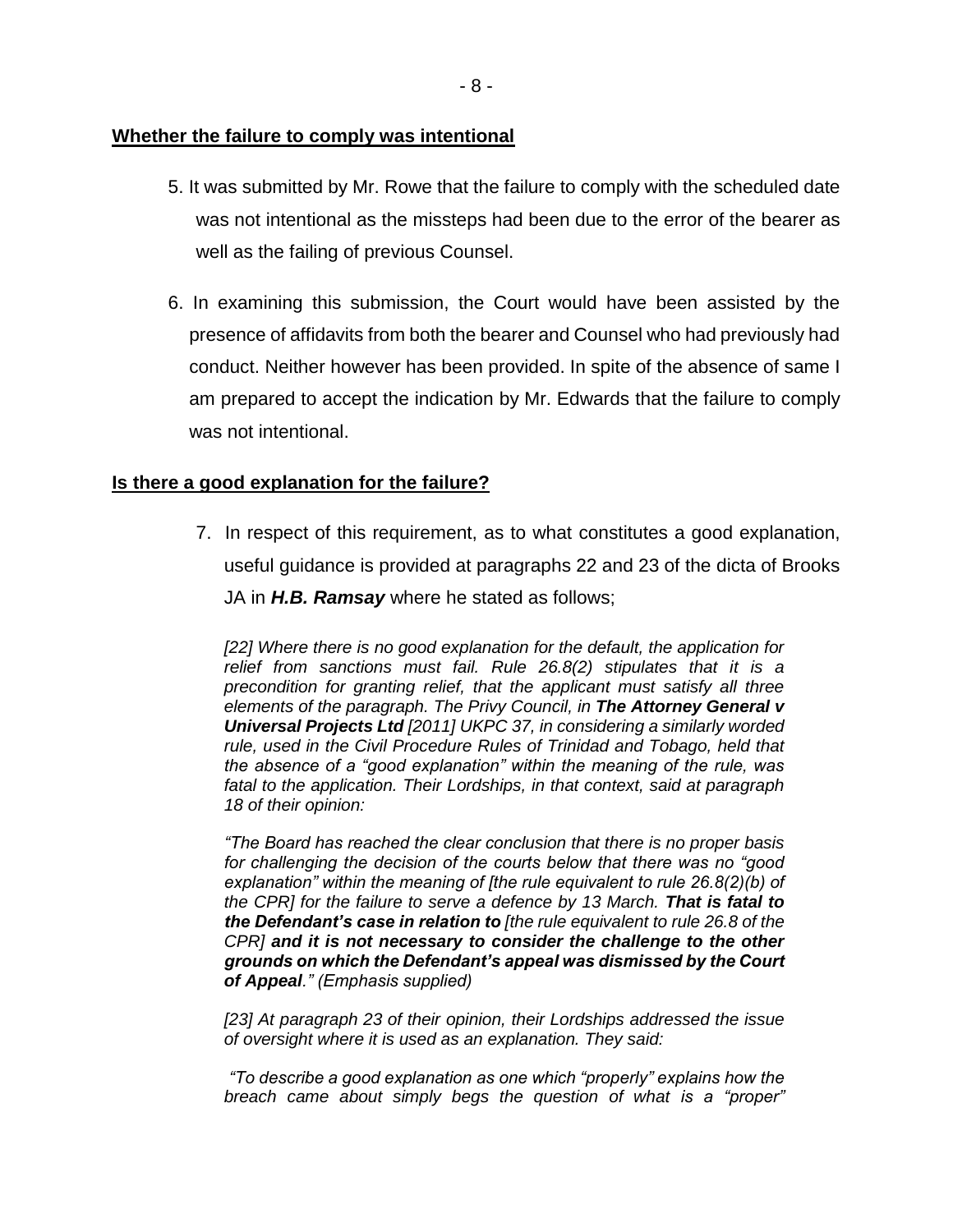*explanation. Oversight may be excusable in certain circumstances. But it is difficult to see how inexcusable oversight can ever amount to a good explanation. Similarly, if the explanation for the breach is administrative inefficiency." (Emphasis supplied)*

**[22]** The Court is also mindful of the dicta of Simmons J (as she then was) in *Corey Jackson v Annmarie Phillips* where she stated;

> *'where delay is caused by inadvertence or administrative difficulties the general rule is that that is not a sufficient explanation' (emphasis supplied). This position was also adopted in Elenard Reid supra as well as The Attorney General v Universal Projects Ltd* [2011] UKPC 37.

- **[23]** In applying the relevant principles to the instant case the Court must take into account the fact that no affidavit has been provided by Mr. Ricketts in support of the position that he had failed to communicate the existence and effect of the unless order prior to his departure. On this point I note that it was argued by Mr Rowe that even in the absence of such an affidavit, the failing in this matter would be that of the firm and not the Claimant. In advancing this position, he has asked the Court not to punish the Claimant for the failings of his Counsel especially in circumstances where the claim would now be statute barred.
- **[24]** It is the Respondent's position that this explanation ought not to move the Court to act in favour of the Applicant as an oversight and administrative error fall far short of what has been accepted as a good explanation.
- **[25]** In addition to the principles outlined in the matters cited above, a review of the authority of *Joseph Nanco v Anthony Lugg and B&J Equipment Rental Ltd [2012] JMSC Civ 81* is useful, as although it dealt with an application to set aside a default judgment, it provides relevant guidance in respect of what can be accepted as a good explanation.
- **[26]** At paragraph 84 of the decision, the Court addressed the question whether the failure of Counsel to act could be regarded as a good explanation and reference was made to the decision of *Hoddinot v Persimmon Homes (Wessex) Ltd [2008] 1 WLR 806* which reviewed the authorities of *Leeson v Marsden and*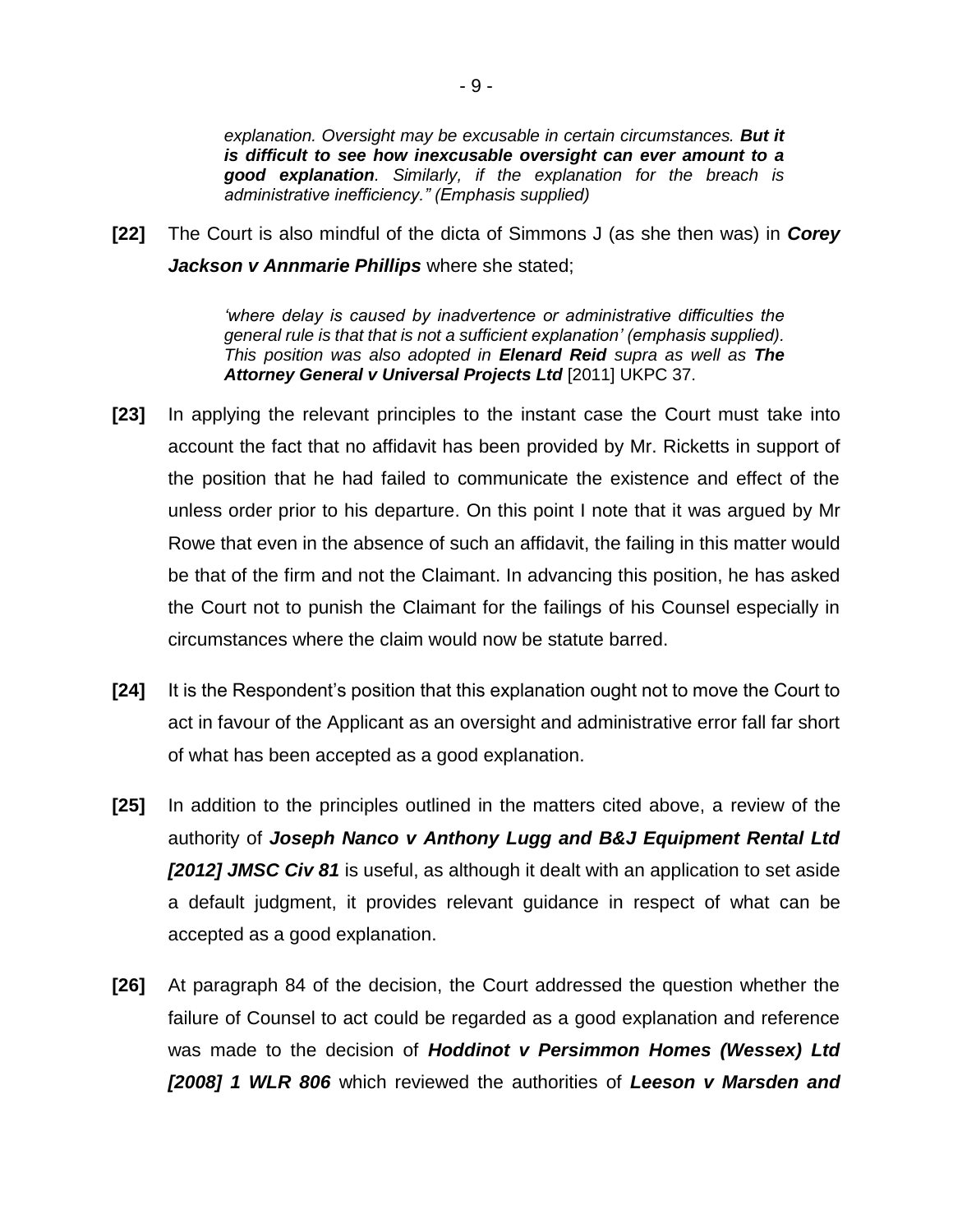# *United Bristol Health NHS Trust and Glass v Surrendran [2006] EWCA Civ*. It was held in those decisions that in spite of the fact that it was Counsel who made an error of judgment and not the Claimant the Claimant could not receive the relief which was sought.

**[27]** In examining the effect of those decisions on the application to set aside default judgment, at paragraph 86 the Court said as follows;

> *"These cases do demonstrate that even though the failure to comply with the rules was the fault of counsel in the matter and not the litigant himself, it made no difference. The court did not look at the fact that it was not the claimants' fault and excused the delay but instead looked at the reason advanced for the failure to comply with the rules".*

**[28]** This approach was consistent with that of Simmons J in *Corey Jackson v Annmarie Phillips* where she stated as follows;

> *"The court does not usually distinguish between an attorney and his client. This is encapsulated in the definition of a party in rule 2.4 of the CPR as including "both the party to the claim and any attorney-at-law on record for*  that party unless any rule specifies or it is clear from the context that it *relates to the client or to the attorney-at-law only".*

**[29]** Having stated this Simmons J continued: -

'*The position of counsel vis- a- vis his client was addressed by the court in Hytec* 

### *Information Systems v Coventry City Council(supra)*

*"Ordinarily this court should not distinguish between the litigant himself and*  his advisers. There are good reasons why the court should not: first, if anyone is to suffer for the failure of the solicitor it is better that it be the *client than another party to the litigation; secondly, the disgruntled client may in appropriate cases have his remedies in damages or in respect of the wasted costs; thirdly, it seems to me that it would become a charter for the incompetent (as Mr. MacGregor eloquently put it) were this court to allow almost impossible investigations in apportioning blame between solicitor and counsel on the one hand, or between themselves and their client on the other. The basis of the rule is that orders of the court must be observed and the court is entitled to expect that its officers and counsel who appear before it is more observant of that duty even than the litigant himself. [emphasis supplied]*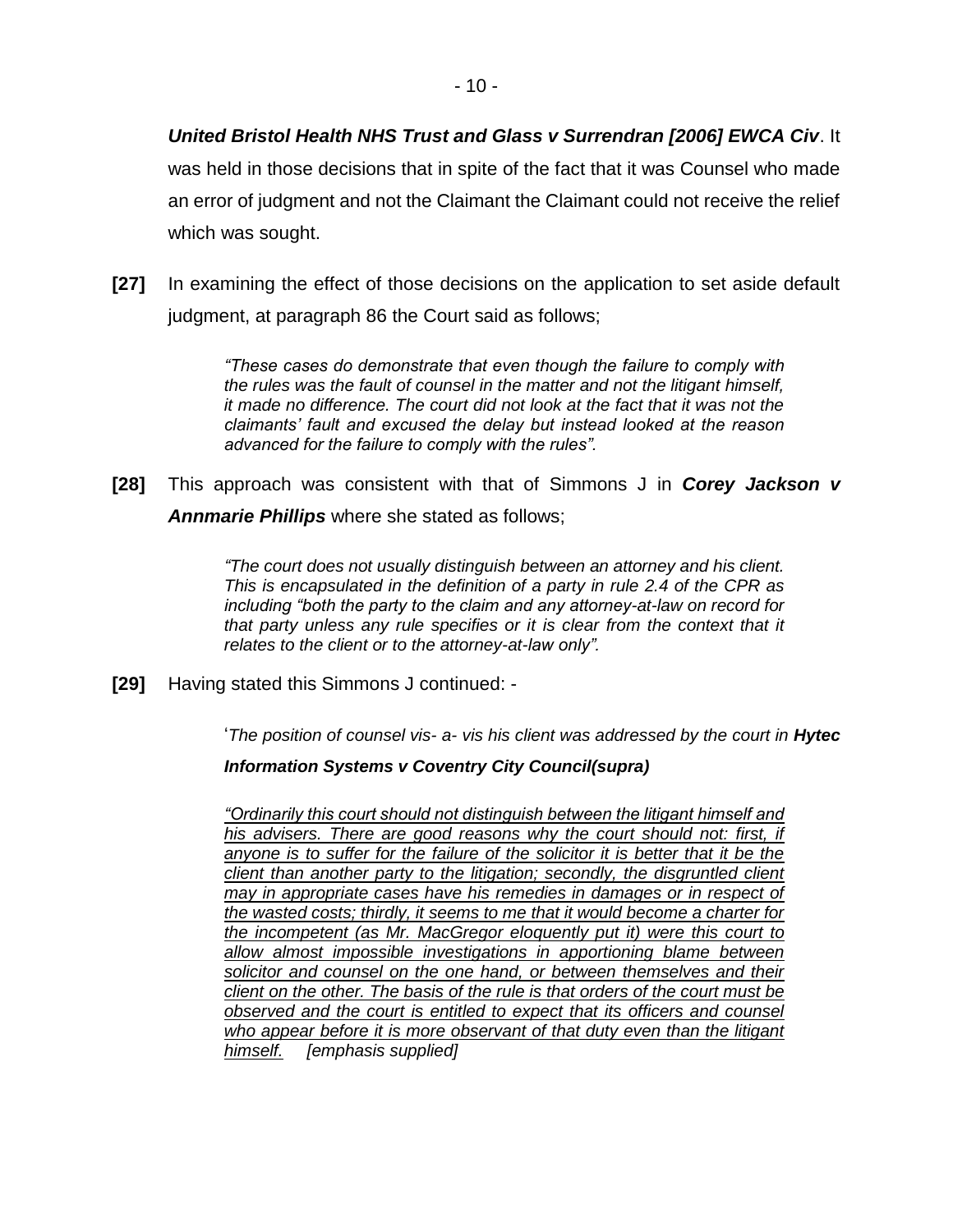- 11 -

- **[30]** A similar approach was adopted by Sykes J (as he then was) in *Kristin Sullivan v Rick's Café Holdings Inc. T/A Rick's Café 2007 HCV 03502 delivered 15th April 2011* where the action was struck out as a result of counsel's failure to file the core bundle on time. The court found that counsel's explanation that his failure to comply with the "unless' order was due to his heavy workload was not a good one.
- **[31]** Upon examination of the explanation advanced, I noted that while the matter had been within the conduct of previous Counsel every effort had been made to file the outstanding documents before the 3rd of December 2018 as the records show that a number of documents were filed and served between the 26th of November and 3rd of December 2018.
- **[32]** The last document filed was the witness summary and this, as was stated earlier, was filed on the 4th of December 2018. It is clear from the filing dates that Counsel who previously appeared in the matter would have had the deadline at the forefront of his mind and had sought to have the documents filed as soon as possible.
- **[33]** In respect of the sanction which would have taken effect, I note that the Formal Order which set out the date for compliance with the case management orders and the unless order was filed by the Chambers on the 14th of December 2018. It would follow that a copy of same would have been retained by the firm and placed on their file.
- **[34]** As such, even in the absence of direct communication by departing Counsel, the contents of this formal order should have been sufficient to put the Chambers on notice as to the new date for the pre-trial hearing as well as the fact that a sanction for failure to comply with the case management orders had been imposed and that they were now in breach of same.
- **[35]** As such, on a timely vetting of the file, the Attorneys for the Claimant would still have been in a position to be aware of this information just as they were aware of the date for the pre-trial review. In the circumstances I was not persuaded that the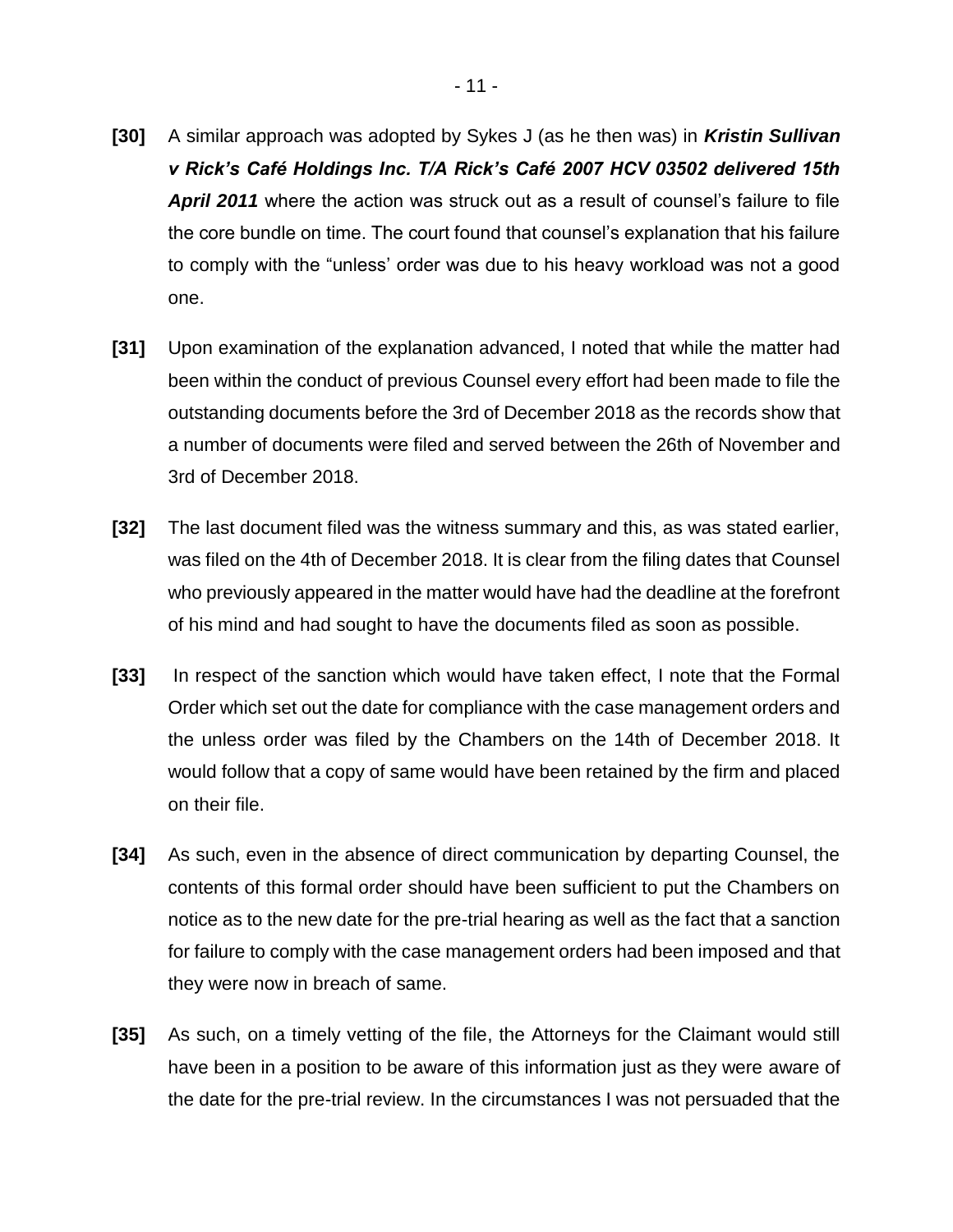explanation provided can be regarded as a good one. While I accept that these failings were not the fault of the Claimant the rules and authorities have made it clear that there is no distinction between the Claimant and his Counsel.

**[36]** I have considered whether the view of the Court in *University Hospital Board of Management v Hyacinth Matthews [2015] JMCA Civ 49* would be applicable to these circumstances in order to grant the Applicant's request, but it is my finding that the instant case is markedly different from the situation which obtained in that matter. As not only was the application made to set aside the sanction filed within a week of it taking effect, but the Claimant's situation had been compounded by the fact that her previous Counsel had been struck off and her new Attorney had neglected to inform her of the trial date.

# **Has the Applicant/Claimant generally complied with all other rules, practice directions, orders and directions?**

- **[37]** In respect of the question whether there has been general compliance on the part of the Claimant, I have noted that apart from the filing of the Amended Particulars of Claim on time, no other document was filed by the Claimant for almost 2 years after the Case Management Conference until the extension was granted and unless order made on the 26th of November 2018.
- **[38]** A further review of the record revealed that an automatic referral of this matter to mediation was made in September 2009 after which the matter was dormant for almost 2 years. On the 16th of September 2011 a letter was sent to the Registrar by Counsel for the Claimant in which he requested that the matter be referred to mediation after which the matter was once again dormant until new life was apparently breathed into it by a letter sent by Counsel for the Defendant in May 2012 enquiring whether the Claimant intended to proceed.